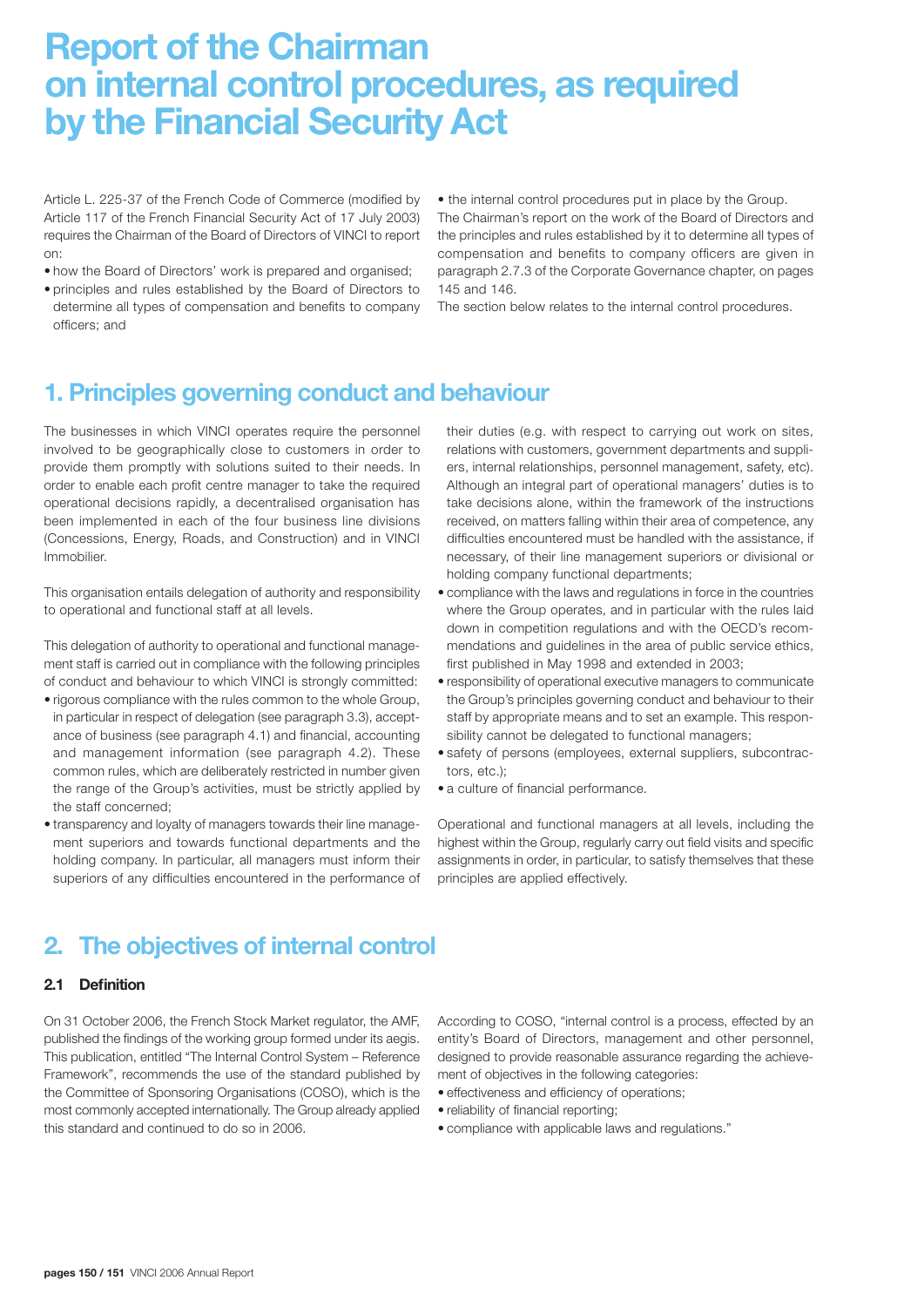#### **2.2 Limits of internal control**

One of the objectives of internal control is the prevention and control of risks arising from an enterprise's activities and the risks of error and fraud, in particular in the areas of accounting and finance.

However, like any control system, internal control, however well designed and implemented, cannot provide an absolute guarantee that these risks have been completely eliminated.

## **3. General organisation and the environment of internal control**

#### **3.1 The Board of Directors and the Audit Committee**

VINCI's Board of Directors represents all the shareholders collectively and commits itself to act in all circumstances in the enterprise's corporate interest. It considers all major matters arising during the Group's business, in particular its major strategic choices.

#### **3.2 The Executive Committee**

The Executive Committee has nine members:

- the Director and Chief Executive Officer:
- the two Senior Executive Vice-Presidents (who are also the Chairman of Eurovia and the Chief Executive Officer of VINCI Concessions);
- the two Executive Vice-Presidents (who are also the Group's Chief Financial Officer and the Vice-President, Corporate Communications, Human Resources and Synergies);

#### **3.3 Guidelines**

The Chairmen of the companies heading divisions (VINCI Energies, Eurovia and VINCI Construction), the Chief Executive Officer and the Chief Operating Officer of VINCI Concessions, and the Chairman of VINCI Immobilier exercise the powers given to them by law. Under the Group's internal organisation, they are also required to comply with the guidelines issued by VINCI's Director and Chief Executive Officer. These guidelines apply to the following areas:

- acceptance of new business, replies to tenders, offers of services and for projects, studies, provision of services, concessions (including public-private partnerships) and project organisation;
- property development;
- property investments and divestments;
- financial investments and divestments;

#### **3.4 Internal audit**

The internal audit department's role is to draw up and distribute the general procedures laid down by the holding company and to supervise the situation in each division as regards procedures, ensuring in particular that they are adapted to the Group's situation and organisation, while complying with the requirements of the Financial Security Act. It also organises the meetings of the VINCI Risk Committee charged with examining and authorising the acceptance of new business that exceeds certain thresholds (see paragraph 4.1). In this

The Board of Directors has delegated certain specific tasks to the Audit Committee regarding internal control and risk management, such as for example the monitoring of provisions, offbalance sheet commitments and the level of debt.

- the Chairman of VINCI Construction;
- the Chairman of VINCI Energies;
- the Vice-President, Business Development;
- the Chief Operating Officer of VINCI Concessions.

The Executive Committee is in charge of executing the Group's strategy and of defining and implementing its management policies, relating to finances, human resources, safety, insurance, etc.

- employment matters;
- financial and banking relations, tax, insurance;
- guarantees, collateral and security;
- external and internal communication;
- management and monitoring of major risks.

In particular these guidelines require compliance with the holding company's procedures regarding the acceptance of new business or the making of investments. These procedures define the thresholds above which specific authorisation has to be obtained or prior information submitted to the Chairman and Chief Executive Officer or certain VINCI functional departments or both.

connection, it records and follows up the Risk Committee's decisions. Lastly, it undertakes specific assignments requested either by the Group's General or Financial Management or the various divisions' General Management.

The internal audit department works mainly with divisions' internal audit staff, with whom it undertakes joint assignments, personnel seconded for this purpose by the operational department concerned and personnel from certain of the holding company's functional departments.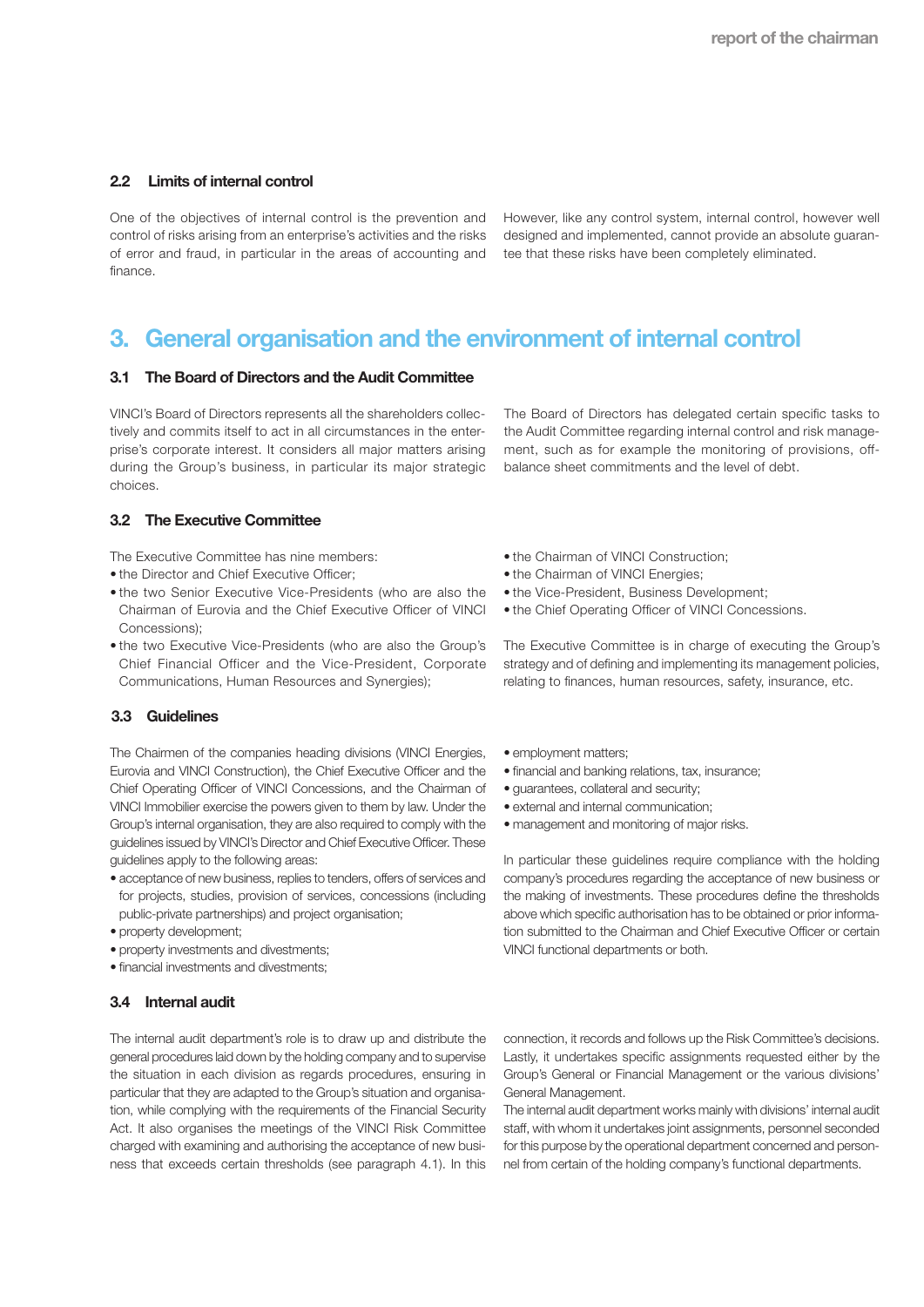#### **3.5 The role of the holding company in relation to divisions**

The holding company has staff restricted to some 140 people, suited to the Group's strongly decentralised structure. In particular, the holding company's functional departments have to ensure that the Group's rules and procedures and General Management's

decisions are applied. Furthermore, and depending on needs expressed, these departments advise divisions on technical matters but do not interfere in the taking of operational decisions, which are a divisional responsibility.

## **4. The main internal control procedures**

The main procedures described below are common to all companies in the Group. There are specific procedures within each division, in particular for the monitoring of projects and forecasting of results, especially for contracts spanning several years.

#### **4.1 VINCI Risk Committee procedures**

Strict procedures are applied before orders are accepted.

The VINCI Risk Committee has to assess:

- acquisitions and disposals of activities;
- the terms and conditions of submitting offers for work worth more than the thresholds set, and in particular the associated technical, legal and financial commitments; these thresholds relate to the entire operation, taking all lots together, whatever the share obtained by Group entities in the operation, and however the enterprise is contacted (directly, through an invitation to tender, etc.);
- all transactions relating to property development, concession operation, public-private partnership (PPP) or long-term commitments, including all associated financing, whether in France or abroad.

For construction work contracts, other thresholds, lower than those necessitating consideration by the Risk Committee, trigger submission of prior information to VINCI General Management on an alert form. The Chief Audit Officer may, if he considers that the alert form renders it necessary, propose that a specific Risk Committee meeting be held. Lastly, under the system of delegation and sub-delegation in place, other thresholds trigger a requirement for a formal agreement from the division's General Management, under the procedure specific to and defined by each division.

The Risk Committee's objective is to examine business that, particularly because of its size, financing, location or specific nature, bears a special risk, whether technical, legal, financial or other.

Submission to the Risk Committee constitutes formalisation of the commitment made by the manager of the subsidiary in question to his or her superiors as to the expected level of profit on the project presented.

The Risk Committee is usually composed of the Director and Chief Executive Officer, the Chief Financial Officer, the Chief Audit Officer, the Chairman of the division concerned and representatives from the operational staff (the general manager, project manager, design office, etc.) and functional departments (legal, insurance, finance, etc.) of the company presenting the project. Moreover, the composition of the Risk Committee may be altered depending on the purpose of its meeting (e.g. examination of property transactions, acquisitions of companies, concessions contracts and public-private partnerships).

The holding company's Risk Committee, in its various configurations, met 175 times in 2006.

#### **4.2 Internal control with respect to financial and accounting information**

The Budgets and Consolidation Department, part of the Finance Department, is responsible for the production and analysis of the financial information distributed inside and outside the Group, which it must ensure is reliable. In particular the Department is in charge of:

- preparing, agreeing and analysing VINCI's half-year and annual parent company and consolidated financial statements and forecasts (consolidation of budgets, budget updates and three-year forecasts);
- the definition and monitoring of the Group's accounting procedures and the application of the IFRSs;
- co-ordination of the "Vision" Group financial information system, which incorporates the consolidation process and which is used to unify the various VINCI reporting systems (accounting and financial information, human resources information, commercial data, borrowing).

The budget procedure is common to all divisions and their subsidiaries. It is built around five key dates in the year: the budget for the next year in November followed by four updates in March, May, September and November. For each of these stages, management committees meet to examine each division's position and financial data, in the presence of the Group's Chief Executive Officer and its Chief Financial Officer.

A monthly report on business, new orders taken, the Group's order book and consolidated net borrowing position is prepared by the Finance Department on the basis of detailed information provided by the divisions, and is distributed to the General Management.

The Management of each division prepares a specific report on the month's key events.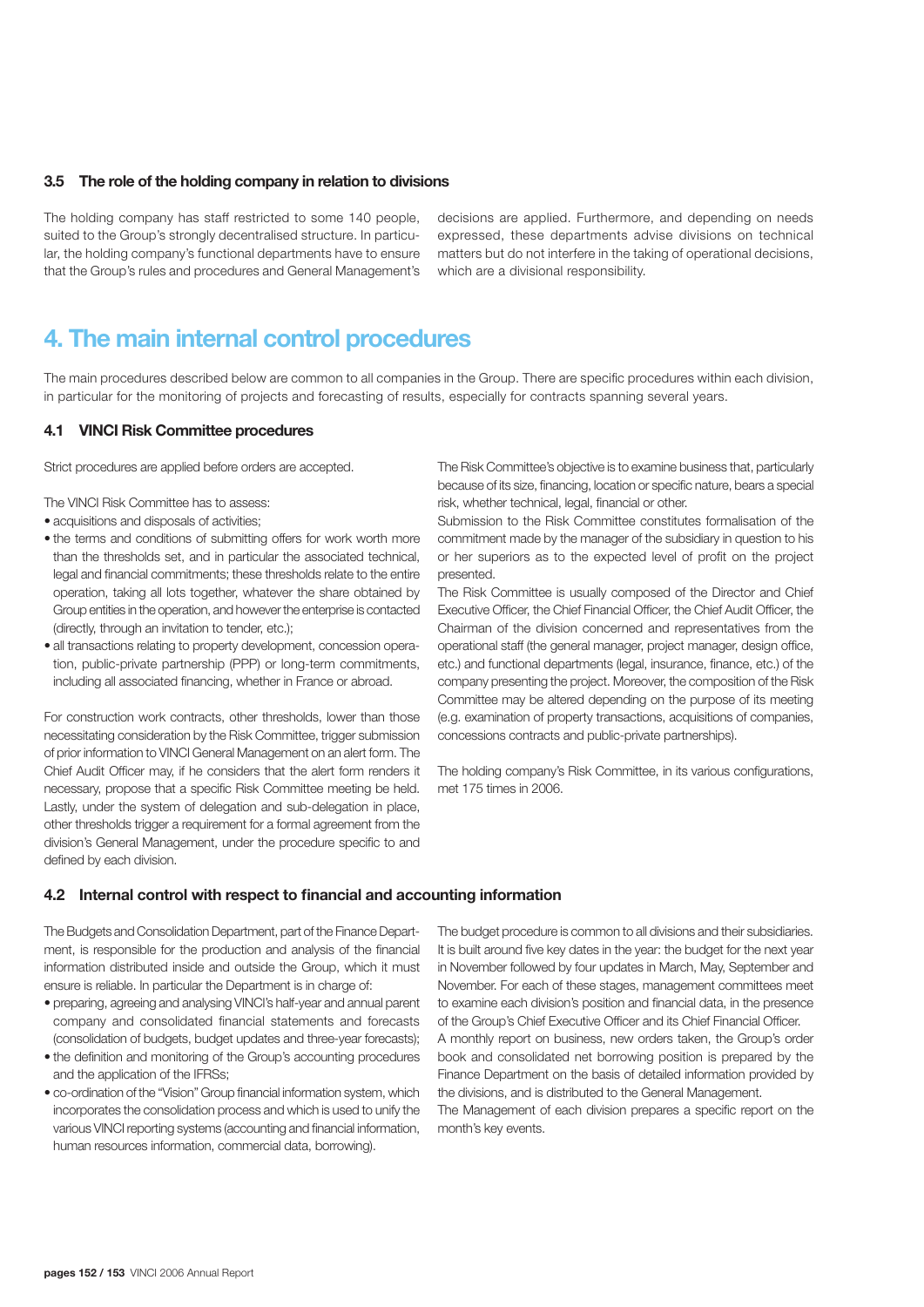The Budgets and Consolidation Department lays down a timetable and closure instructions for the preparation of the half-yearly and annual accounts. These instructions, sent to the division's Finance Departments, are presented in detail to the staff in charge of consolidation in the entities in question.

The Group's accounting rules and methods, including the definition of reporting documents and consolidation packages, are set out in widely distributed procedural notes. Specific monitoring is carried out for some areas, e.g. provisions, deferred tax, and off-balance sheet commitments.

At each accounts closure, divisions send the Budgets and Consolidation Department a dossier with an analysis with commentary of the consolidated data submitted.

The Group Finance Department presents the accounting treatment it intends using for any complex transactions to the Statutory Auditors in order to receive their prior opinion.

The Statutory Auditors present their observations on the half-year and annual accounts to the Audit Committee before they are presented to the Board of Directors. These observations are first presented to the Management of the divisions in question and of the VINCI holding company.

Before signing their reports, the Statutory Auditors request letters of representation from Group Management and divisional management. In these representations, Group Management and divisional management confirm that they consider that the effects of any still unresolved anomalies noted by the Statutory Auditors do not have a material impact, either individually or in aggregate, on the financial statements taken as a whole.

Divisions have their own management accounting systems tailored to their business. Specific budgetary control tools have been installed in the Construction, Roads and Energy divisions and each of the concession activities (motorways, car parks and airports) and allow regular monitoring of the progress of sites and contracts.

# **5. Actions undertaken to strengthen internal control**

#### **5.1 Reminder of work carried out before 2006**

In 2003, VINCI initiated an action plan intended to enhance the quality of the internal control system, without bringing into question the principles and features of its management organisation, which combines an entrepreneurial culture, the autonomy of operational managers, transparency and loyalty, and network-based operations.

The project comprised several stages, of which the first, completed in 2003, was to identify the main risks and the associated controls for the main Group entities and processes.

The second stage related to determining and describing the current organisation of internal control, the aim being to describe the internal control arrangements existing in the various divisions. Self-assessment questionnaires on the internal control environment, approved by the Executive Committee, were sent in 2003 and 2004 to managers of a sample of entities, selected from the largest and most representative entities. Their replies were analysed and a list was drawn up of the main procedures in existence.

The third step, in 2003 and 2004, involved listing the risks and associated controls. The objective here was to use the self-assessment questionnaires and the interviews conducted with VINCI's General Management, the managers of the main divisions and VINCI's functional departments to list the main risks and corresponding controls existing within the Group and the divisions. This resulted in the identification of the processes that the various entities should assess from an internal control viewpoint. In this connection, acceptance of new business was

identified as the main area to be assessed as a priority. The main risks inherent in the Group's activities are analysed in the "Risk Management" section of this registration document.

2004 also saw the implementation of the decisions taken in 2003 on the improvement of the internal control environment:

- distribution of the Chief Executive's guidelines (see paragraph 3.3) to all the operational and functional managers of divisions in France and abroad;
- harmonisation and fine-tuning of the formalisation of certain procedures (through the creation of working groups and specific dedicated resources), including in particular cash management and accounting at holding company level and a complete revision of operational procedures in the Roads division; holding company procedures have also been made available on the Group's intranet;
- implementation in certain foreign subsidiaries of management methods and procedures complying with Group policy;
- creation of internal audit functions in those divisions where none existed (Concessions and Energies), and an increase of divisions' head-office management control staff;
- implementation of a charter in the largest operational entity of the Construction division (Sogea Construction), covering its ten internal operating rules (on risk taking, financial engineering, outside appointments or functions, acquisition or disposal of securities and reorganisation, property and other tangible assets, human resources, budgetary management, banking relations and financial commitments, administrative management, media, brands and logos);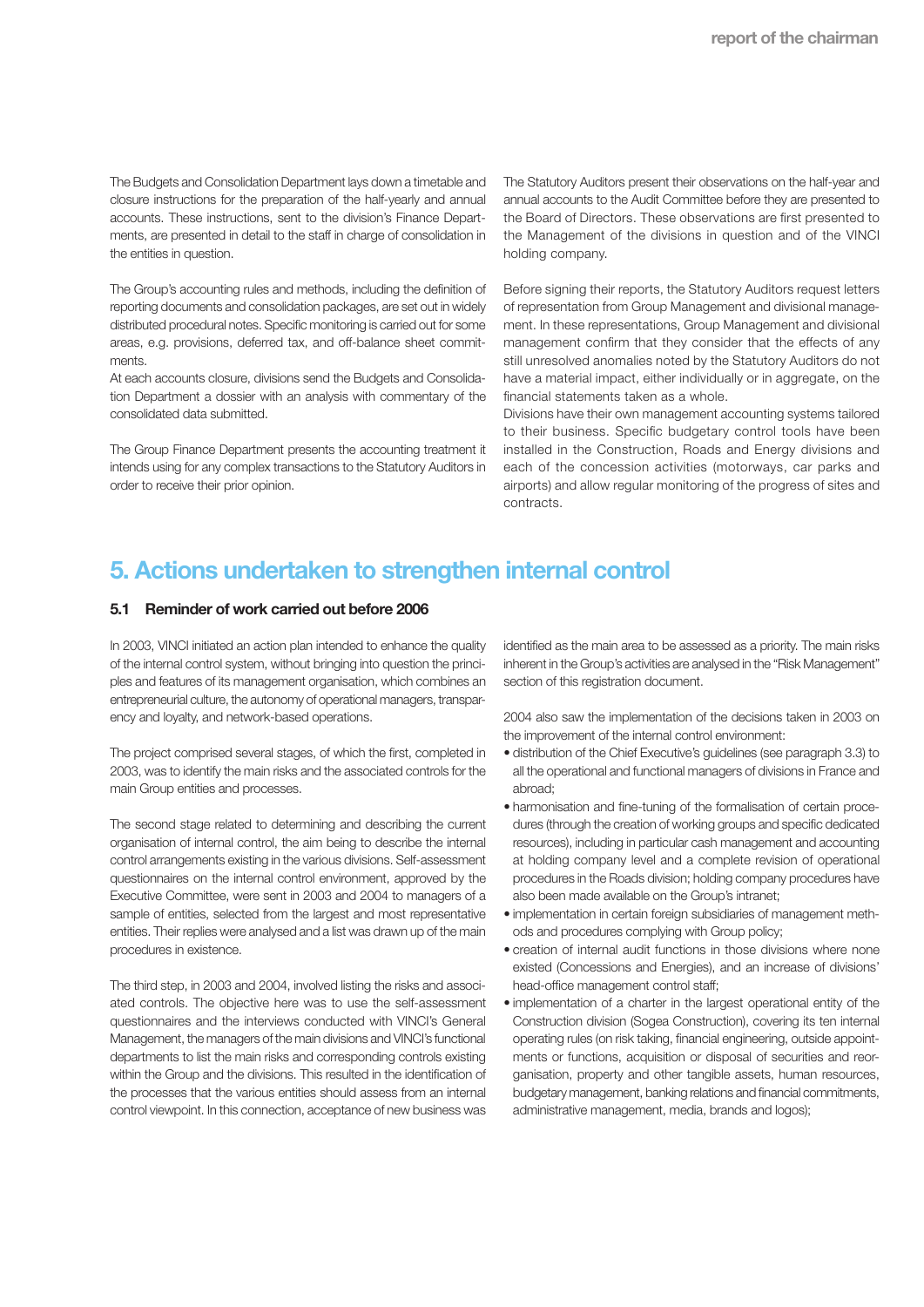The survey made in 2005 to assess the quality of internal control under the Financial Security Act covered 193 Group entities (including 38 foreign entities) which replied to 120 questions grouped into three selfassessment questionnaires (internal control of operations and monitoring business; control of financial information; the control environment

and risk assessment). The three questionnaires used in previous years were first simplified and clarified by the working group of experts from the Group's various divisions. They are analysed using various criteria: division, business line, geographical area, and revenue.

#### **5.2 Work carried out in 2006**

A project to assess the operation of information systems has been launched with 13 entities in continental France, forming a representative sample. These replied to a self-assessment questionnaire comprising four sections:

- the information systems environment (32 questions);
- acquisition, development and deployment of software and hardware (43 questions);
- operation (27 questions);
- information systems security (56 questions).

The 13 entities selected have their own computer systems, which are all very different from each other. Furthermore, most of the entities have centralised their computer equipment (servers and connections) and computer staff (the users being decentralised), while others, fewer in number, have a decentralised computing system. Although, overall, the results of this survey are satisfactory, areas for improvement have been identified for 2007, relating in particular to secure access, back-ups and the development of specific tools. This survey will be repeated regularly and non-French entities will be gradually included in the sample.

In 2006, the sample used in the survey to assess the quality of internal control under the Financial Security Act was larger than in 2005, with 208 Group entities, including 45 foreign entities, replying to the three questionnaires described above in paragraph 5.1.

Furthermore, in 2006, more detailed replies to the questions were requested, with five possible answers instead of three. Given the general improvement in internal control within the Group, this allowed the subjects requiring particular attention to be identified more precisely. Lastly, software improvements allowed each division and sub-division to use the information generated by this survey better, in order to carry out the necessary improvements.

Internal control in the Construction division is performed at the level of each of its component entities: Sogea Construction, GTM Construction, VINCI Construction Grands Projets, VINCI Construction Filiales Internationales, Freyssinet, VINCI PLC (UK) and CFE (Belgium). Each entity has set up its own organisation adapted to its business, the area where it operates, and the size of its sites. An internal control system that is well suited to one entity is therefore usually not very applicable in another entity. VINCI Construction Grands Projets, which is certified ISO 9001 and 14001, has long since implemented rigorous procedures that are well known and well applied. French entities, such as Sogea Construction, have made great efforts to strengthen their internal control, in particular as regards the formalisation and distribution of operating rules. There is now an operational internal control manual and the position of internal auditor was created in 2006 to accompany its implementation. VINCI Construction Filiales Internationales is undertaking action to strengthen internal control in its Central and Eastern European subsidiaries (in Poland, Hungary, the Czech Republic, etc.).

The **Energy division** has finished drawing up a set of rules applicable to all its entities. This relates in particular to the internal control policy and organisation within the division. In 2006, the second part of a progress plan relating to the drafting of procedures covering 18 processes considered as "priority" by the division (such as acceptance of new business and debt collection), has been implemented with the assistance of the VINCI Energies internal audit department.

VINCI Concessions has appointed an internal auditor, charged with co-ordinating implementation of internal control, which remains the responsibility of the companies within the division. As well as the VINCI Concessions internal audit department, ASF-ESCOTA and VINCI Park also have their own audit organisation. The VINCI Concessions internal audit department also carries out specific reviews of some infrastructure concession entities, and these are updated regularly.

In 2006, 35 audits were conducted at VINCI Park in order to verify that its car park operating procedures were being complied with. Particular attention was paid by ASF-ESCOTA to the accounting treatment of property, plant and equipment, and to the management of user profiles and access rights for the payroll software. Lastly, Cofiroute has sought to verify the quality of its toll debt collection procedures and payroll management. The assignments carried out in the various companies in 2006 revealed no anomalies that would raise doubts as to the level of internal control in the entities audited.